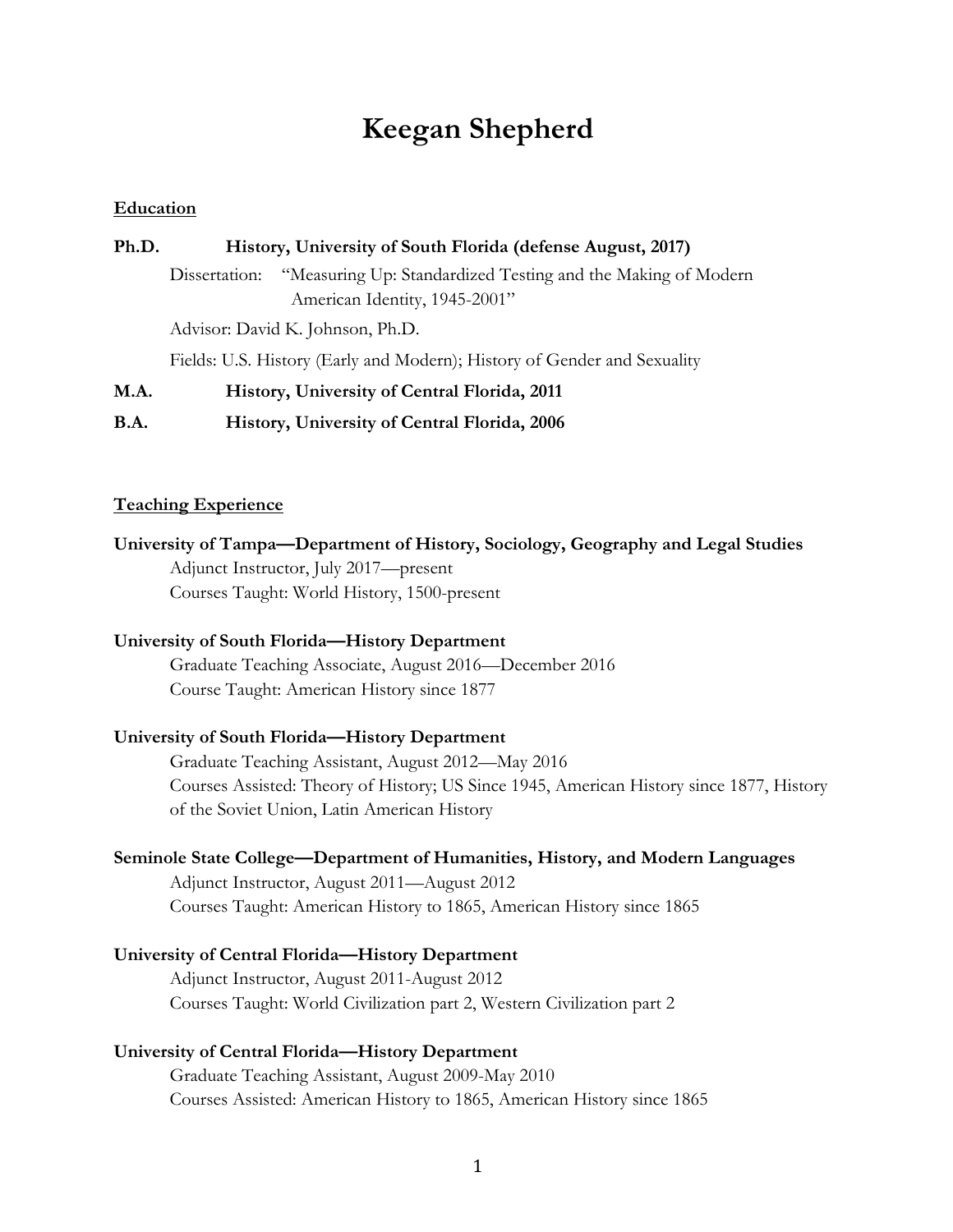# **Other Academic Employment**

# **Federal Demonstration Partnership—Faculty Workload Survey**

Graduate Assistant, Summer 2015 Supervisor: Sandra Schneider, Ph.D.

# **University of South Florida—Graduate Assistants United**

Organizing Chair, 2014-2016

# **Awards and Fellowships**

**University of South Florida Dissertation Completion Fellowship**—January-August, 2017

**Harry S. Truman Library Institute Research Grant**—November 2015

**Gerald R. Ford Presidential Foundation Research Travel Grant**—June 2015

**University of Central Florida Provost's Graduate Fellowship**—2008-2009

# **Panels and Workshops Assembled**

\* "A Public of Professionals: The Postwar White-Collar Middle Class and Its Anxious Search for Legitimacy," Panel assembled with Sam Franklin (Brown) and Scott Kames (Trinity Dublin), *2015 Society for U.S. Intellectual History Conference*; Washington, D.C.: 15-18 October, 2015.

\* "Getting in the Stacks: Using Archival Sources to Better Understand LGBTQ+ Histories and Intersectional Identities," Workshop constructed with Matt Knight (USF Library Special Collections), *Florida Collegiate Pride Coalition Conference*; Tampa, FL: 28 February, 2015.

# **Academic Presentations**

\* "Transparency Laws, Test Prep, and Technology: The Turning Points for College-Entrance Standardized Testing, 1977-1989," *History of Education Society 55th Annual Meeting*, St. Louis, MO: 5-8 November, 2015.

\* "Bodies of Knowledge: Standardized Testing, Middle-Class Anxieties, and Neoliberal Biopolitics," *Provost Postdoctoral Symposium*, University of South Florida; Tampa, FL: 20 March, 2015.

\* "From 'Sex Difference' to 'Gender Gap': Historicizing the Discourse on Girls, Math Education, and Standardized Tests in the Late-Twentieth Century," *History of Education Society 54th Annual Meeting*, Indianapolis, IN: 6-9 November, 2014.